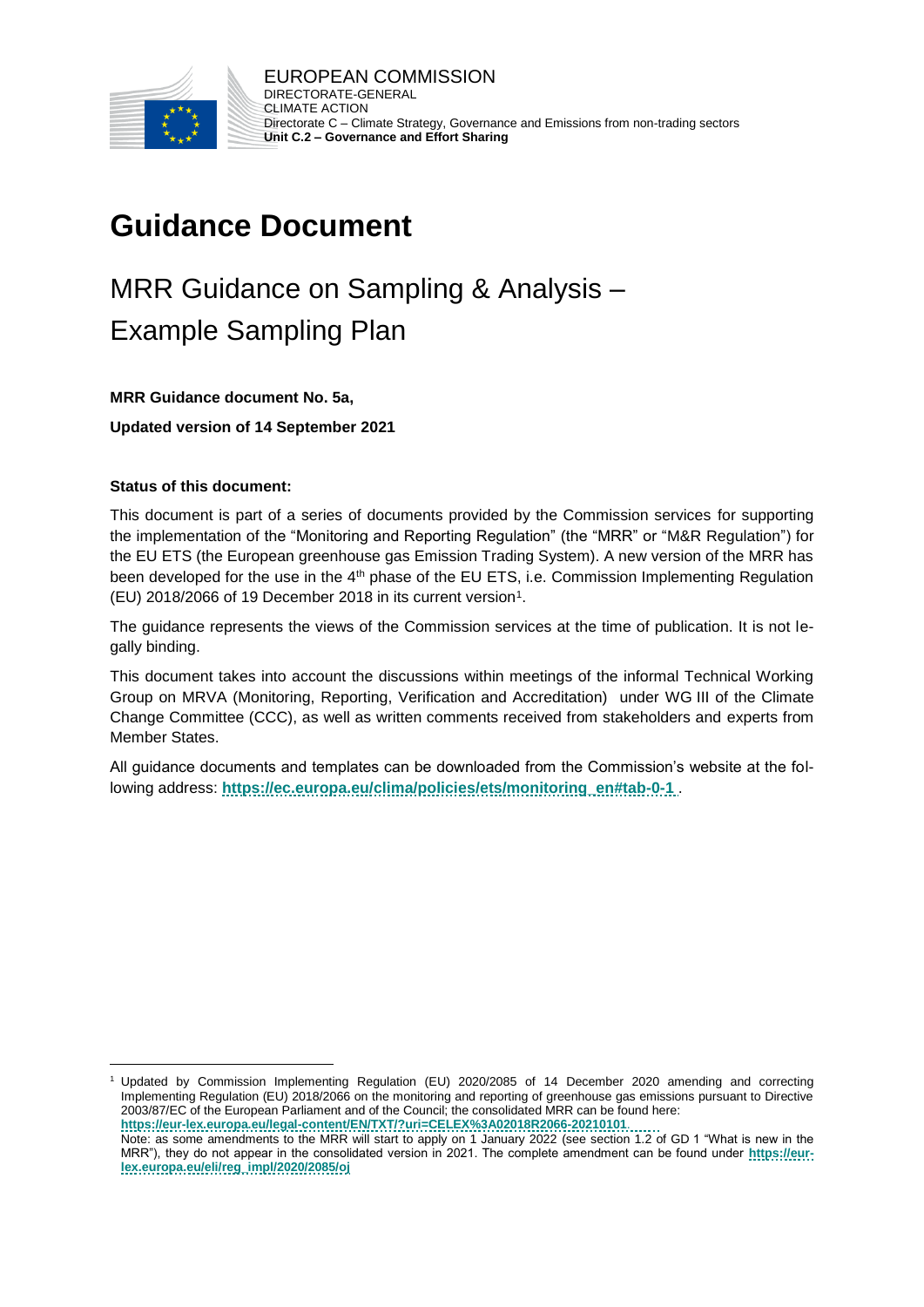## **Version History**

| Date                 | <b>Version status</b>                | <b>Remarks</b>                                                                                                                          |
|----------------------|--------------------------------------|-----------------------------------------------------------------------------------------------------------------------------------------|
| 14 August 2013       | published                            |                                                                                                                                         |
| 31 May 2021          | For discussion by<br><b>TWG MRVA</b> | Revision: move from MRR 2012 to MRR 2018, in-<br>cluding its revision in 2020, i.e. revision for use in<br>the 4th phase of the EU ETS. |
| 14 September<br>2021 | Final updated ver-<br>sion           |                                                                                                                                         |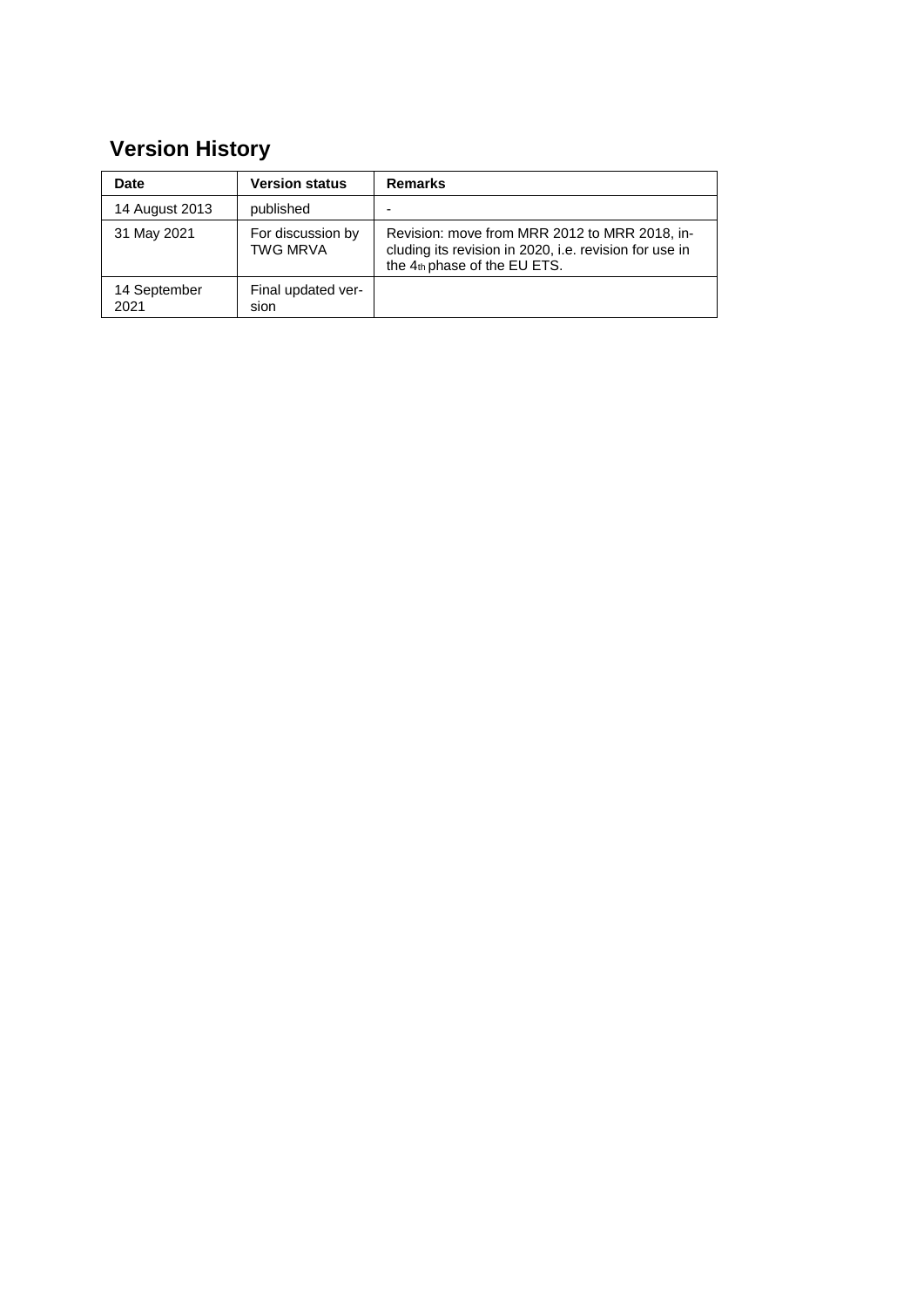## **1 INTRODUCTION**

This document supplements GD 5 "Guidance on Sampling & Analysis" by presenting an example sampling plan. For more details on sampling & analysis in the context of the monitoring and reporting of GHG emissions in the EU ETS, please refer to that guidance document<sup>2</sup>.

Chapter [2](#page-2-0) presents an example for a simple sampling plan for heavy fuel oil, a fairly homogenous fuel.

Note that the examples presented are quite common cases. Nevertheless operators should not be tempted to copy text from this document, but should always define their monitoring methodology in a very installation-specific way, choosing the most appropriate means of monitoring, with the lowest possible uncertainty and highest robustness against errors.

Important note in section 3.2 of Guidance Document 5 on Sampling & Analysis: *"In some cases sampling itself may be carried out by a third party, e.g. the fuel/material supplier. In such a case it is still the operator's responsibility to demonstrate compliance with the requirements in the MRR for sampling plans. This may be achieved by obtaining information and evidence about the sampling plan by the third party. In any event the operator is responsible for correct sampling defined in an appropriate sampling plan in accordance with Article 33 regardless whether sampling or analysis is carried out by the operator or by third parties"*.

## <span id="page-2-0"></span>**2 EXAMPLE 1: HEAVY FUEL OIL**

### **2.1 Case description**

l

A category B installation is burning heavy fuel oil which is delivered on trucks and stored in tanks onsite. The relevant parameters for heavy fuel oil are:

- Approx. 24,000  $t$  CO<sub>2</sub> per year (= major source stream)
- Corresponding to about 7,700 t of heavy fuel oil and approx. 300 truck deliveries per year

A category B installation has to apply tier 3 (laboratory analyses in accordance with Articles 32 to 35 of the MRR) for major source streams other than commercial standard fuels, which applies to heavy fuel oil. Annex VII of the MRR requires a frequency of analyses of at least six times per year for fuel oils.

<span id="page-2-1"></span>Section [2.2](#page-2-1) shows a sampling plan for this source stream, applying the template given in the Annex of Guidance Document No. 5.

<sup>2</sup> **[https://ec.europa.eu/clima/sites/default/files/ets/monitoring/docs/gd5\\_sampling\\_analysis\\_en.pdf](https://ec.europa.eu/clima/sites/default/files/ets/monitoring/docs/gd5_sampling_analysis_en.pdf)**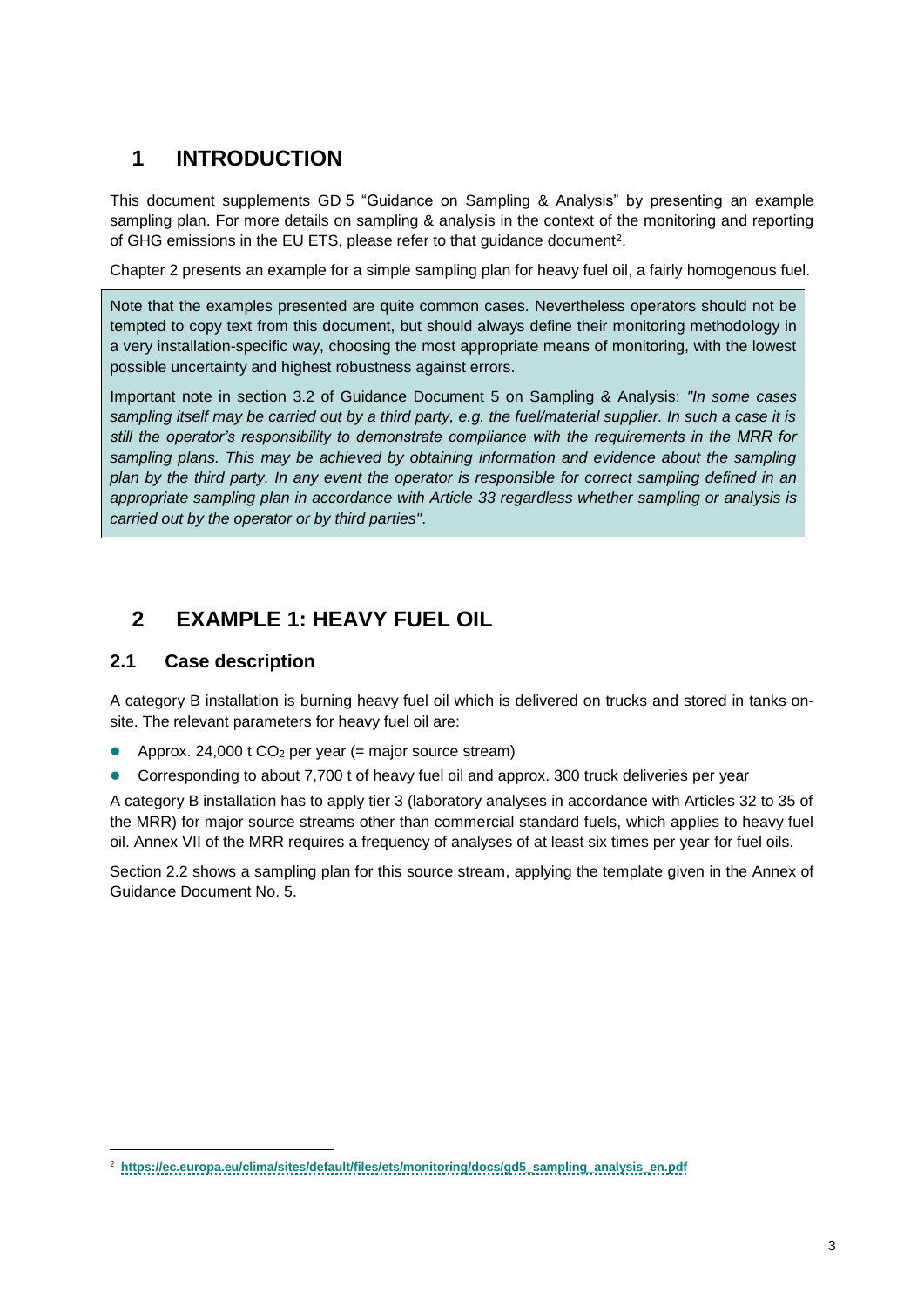### **2.2 Sampling plan**

#### **Sampling objectives**

#### **Sampling objectives:**

*Describe the objective(s) of the sampling, e.g. determination of net calorific value, emission factor, oxidation factor*

The determination of the (weighted average) net calorific value and the (weighted average) emission factor of the total amount of heavy fuel oil over the whole year for the purpose of determining the  $CO<sub>2</sub>$ emissions stemming from its combustion.

#### **Analysis required:**

*Describe what the laboratory is testing for, e.g. identify constituents to be tested.*

The net calorific value and the carbon content which is needed for calculating the emission factor<sup>3</sup>

#### **Specifications of source stream**

#### **Name of material or fuel:**

*Fill in the name of the source stream, as used in the monitoring plan*

Heavy fuel oil

#### **Characteristics of the source stream:**

*Describe the relevant characteristics, such as its phase (gas, liquid or solid), if relevant common or maximum particle size of the fuel or material, density, viscosity, temperature, etc., if those properties are relevant for the sampling procedure*

Heavy fuel oil is a highly viscous fuel delivered by trucks exhibiting a density of about 0.8  $t/m<sup>3</sup>$  (at 70°C). Transfer requires heating to 70°C. In general, the amount of heavy fuel oil of one truck delivery is considered as very homogenous (see sampling approach below).

#### **Source and origin of the material or fuel:**

*Describe the source and origin of the source stream, e.g. is the source stream delivered continuously, in batches, produced on site, etc?*

Delivered in trucks in batches of approx. 25 t each

**Heterogeneity of the fuel or material and causes of variability (spatial and in time):**

*Describe the heterogeneity of the fuel or material, both spatial and in time, and justify (e.g. origin of source stream, stability of manufacturing process).*

Very homogenous within one batch (truck load) and also between different batches

#### **Sampling methodology**

#### **Sampling frequency:**

*Describe the sampling frequency (e.g. "every Monday morning", "every 3 hours", "once per truck load", "once every 200 tonnes", etc.)*

Once per truck load

#### **Relevant standards:**

1

*Describe the relevant standards for the sampling methodology*

EN ISO 3170:2004 (Petroleum liquids - Manual sampling)

#### **Define place and point of sampling:**

*Specify the place (e.g. the stockpile) and point of sampling (e.g. after delivery or after completion of a deposit). Please note that the sample should be as representative as possible*

The outlet of the heavy fuel oil tank of the truck (bottom of the tank). Increments are taken before and after transfer into the storage tank of the installation.

**Equipment used for sampling:**

<sup>3</sup> See equation 11 in section 6.3.1 of GD 1.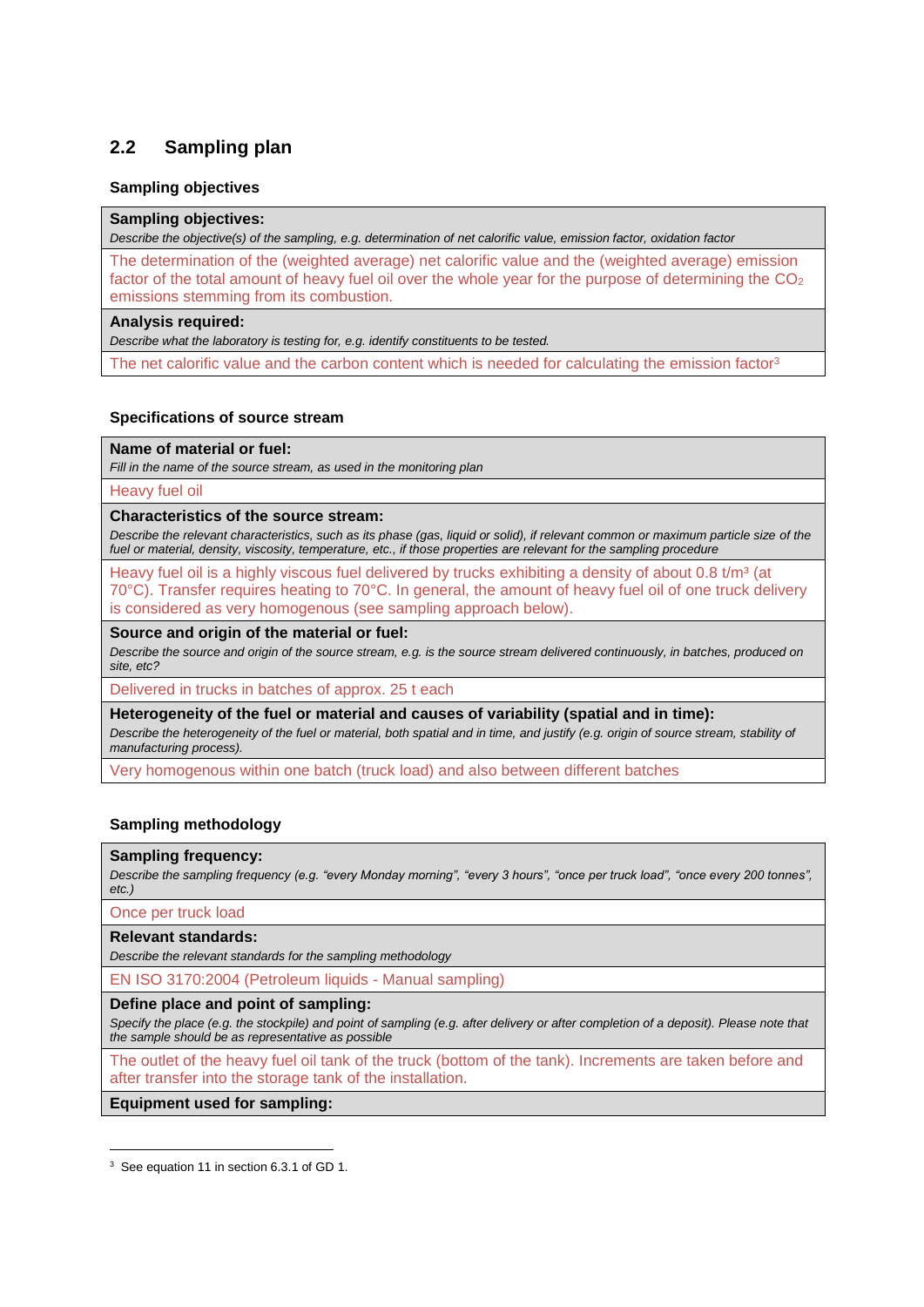| • The outlet of the truck's heavy fuel oil tank (heated to 70°C)                                                                                                                                                                                                                                                                                                                                          |  |  |
|-----------------------------------------------------------------------------------------------------------------------------------------------------------------------------------------------------------------------------------------------------------------------------------------------------------------------------------------------------------------------------------------------------------|--|--|
|                                                                                                                                                                                                                                                                                                                                                                                                           |  |  |
| • Connecting pieces for transfer                                                                                                                                                                                                                                                                                                                                                                          |  |  |
| • Three sealable metal containers (approx. 5 litre capacity)                                                                                                                                                                                                                                                                                                                                              |  |  |
| • Heating jackets for containers and connecting pieces                                                                                                                                                                                                                                                                                                                                                    |  |  |
| Sampling approach:                                                                                                                                                                                                                                                                                                                                                                                        |  |  |
| Describe how the sample is taken, e.g. by probabilistic or judgmental approach                                                                                                                                                                                                                                                                                                                            |  |  |
| From each truck load two increments are taken, one at the beginning and one at the end of the deliv-                                                                                                                                                                                                                                                                                                      |  |  |
| ery process. Therefore two sampling containers are needed, plus one for the cleaning process (see al-<br>ternative approach at the end of this paragraph for a simplified approach).                                                                                                                                                                                                                      |  |  |
| 1. Before the start of transfer into the storage tank the outlet of the truck tank is connected to the<br>first container via the connecting piece and heated to 70°C.                                                                                                                                                                                                                                    |  |  |
| The outlet is opened slightly and approx. 3 litres are collected which will be discarded <sup>4</sup> ; then<br>2.<br>the outlet is closed.                                                                                                                                                                                                                                                               |  |  |
| The first container is replaced by a clean and dry second container.<br>3.                                                                                                                                                                                                                                                                                                                                |  |  |
| The outlet is reopened slightly again and approx. 3 litres are collected.<br>4.                                                                                                                                                                                                                                                                                                                           |  |  |
| The container is sealed.<br>5.                                                                                                                                                                                                                                                                                                                                                                            |  |  |
| The container is labelled (Internal ID, Name of fuel, date and time, Name of sample collector,<br>6.<br>name of trade partner, truck license plate number)                                                                                                                                                                                                                                                |  |  |
| After transfer of the fuel into the installation's storage tank, steps 3 to 7 are repeated for the<br>7.                                                                                                                                                                                                                                                                                                  |  |  |
| second increment using the third container.                                                                                                                                                                                                                                                                                                                                                               |  |  |
| with; define how a probabilistic approach is implemented, and/or how decisions are made for a judgmental approach                                                                                                                                                                                                                                                                                         |  |  |
| Judgemental sampling:<br>The heavy fuel oil tank on the truck is sealed and only accessible through the tank outlet.                                                                                                                                                                                                                                                                                      |  |  |
| <b>Sample composition:</b>                                                                                                                                                                                                                                                                                                                                                                                |  |  |
| Describe whether each increment (amount of material obtained through one single sample action) is analysed individually, or<br>combined with other increments to form a composite sample                                                                                                                                                                                                                  |  |  |
| Two increments are taken (before and after transfer). Those increments are mixed to form a single<br>sample (one sample for each truck)                                                                                                                                                                                                                                                                   |  |  |
| Number of increments to be collected:<br>Describe the number of increments that make up a sample                                                                                                                                                                                                                                                                                                          |  |  |
| See above                                                                                                                                                                                                                                                                                                                                                                                                 |  |  |
| Increment and sample size:<br>Describe the size of one increment (the amount of material that is obtained through one single sampling action). The increment<br>size should accommodate all particle sizes present. Describe the minimum sample size. The minimum sample size must take in-<br>to account the level of heterogeneity of individual particles, to ensure representativeness of the sample. |  |  |
| Increment size: approx. 3 litres                                                                                                                                                                                                                                                                                                                                                                          |  |  |
| Sample size: Mixing of the two increments using precisely 50 g each.                                                                                                                                                                                                                                                                                                                                      |  |  |
| Composite sample size: Mixing of samples using precisely 2 g each from approx. 50 trucks. Therefore,<br>composite samples are representative for approx. 2 months, resulting in a minimum of six samples to<br>be analysed.                                                                                                                                                                               |  |  |
| Retained samples (at least 100 g each) are stored for at least 5 years in the "sample archive room", i.e.<br>a well-vented, dark room in the basement of the laboratory building. Temperature is kept between 18<br>and 25°C.                                                                                                                                                                             |  |  |
| Sample reduction or sub sampling (if applicable):                                                                                                                                                                                                                                                                                                                                                         |  |  |

l

<sup>4</sup> Discarded samples are collected and transferred to the installation's fuel storage tank.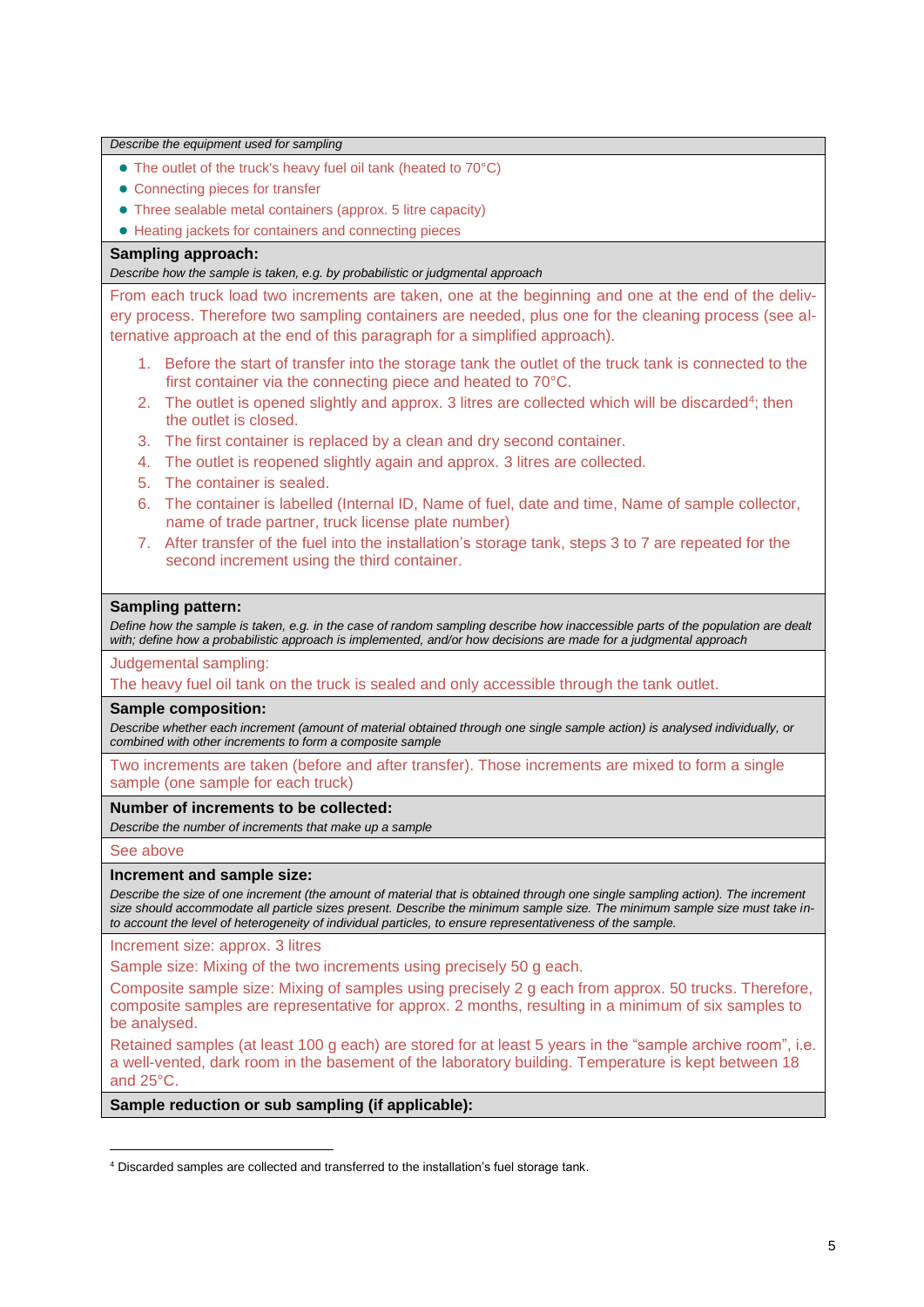*If the overall sample is too large for transport to a laboratory, a sub-sample should be prepared in such a way that the integrity of the sample is protected. If relevant, describe this procedure and justify the representativeness of the final sample*

Composite sample size: Mixing of samples using precisely 2 g each from approx. 50 trucks. Retained samples are stored for at least 5 years

#### **Justification of representativeness:**

*Give a justification that the chosen approach leads to a representative sample. Take into account the source stream information and characteristics of the population (i.e. the amount of fuel or material represented by the sample)*

The amount of heavy fuel oil contained on one truck is considered to be very homogenous due to the permanent heating of the truck tank to 70°C and the resulting convection. Still, to take into account any gradients within the tank increments are taken before and after the transfer into the storage tank. The two increments are combined 1:1(wt) to form a sample which is considered to be representative for this one truck delivery.

The composite samples (representative for approx. 50 trucks) are mixed again in equal quantities assuming that each truck delivery is about the same amount of heavy fuel oil.<sup>5</sup>

#### **Access, health and safety:**

*Identify access problems or restrictions that may affect the sampling programme. Identify health and safety precautions.*

In accordance with MSDS (Material Safety Data Sheet)

#### **Procedures for packaging, preservation, storage and transport**

#### **Packaging:**

*Briefly describe the size, shape and material of the containers used, taking into account the risk of adsorp-*

*tion/absorption/reaction*

Increments/Samples: 5 litres sealable containers

Composite samples/Retained samples: 250 mL sealable bottles

#### **Sample coding methodology:**

*Describe how samples are coded. All sample containers should be marked with a unique identifier that is recognized by sampler and laboratory*

Internal ID (prefixes for types of samples: IS (increment/sample), CS (composite sample), RS (retained sample)), name of fuel, date and time, Name of responsible person

#### **Preservation:**

*Justify how samples are packed and transported in such a way that the conditions at the time of sampling are preserved*

No special preservation required (see storage conditions)

#### **Storage:**

*Describe how the sample is stored on site and in the laboratory*

In tightly closed containers/bottles stored in a well-vented, dark room in the basement of the laboratory building. Temperature is kept between 18 and 25°C.

#### **Transport:**

1

*Describe relevant conditions during storage; Describe or refer to a chain of custody form that should be completed and sent with each sample*

Labelled bottles are transferred accompanied by material information sheets.

#### **Data storage system:**

*Briefly describe the location and functioning of the data storage system and the information it contains, such as sample date, sample code, stockpile reference number, product type, specific location, size, etc.*

Excel file "Heavy Fuel Oil S&A.xlsx" stored under "P:\\ETS\S&A\". Type of information: ID, sampled on, sampled by, delivery ID, stored at (location)...

<sup>&</sup>lt;sup>5</sup> Note that the error associated with that assumption is negligible because variation of amounts will be very low between the trucks and the fuel properties will be fairly consistent.